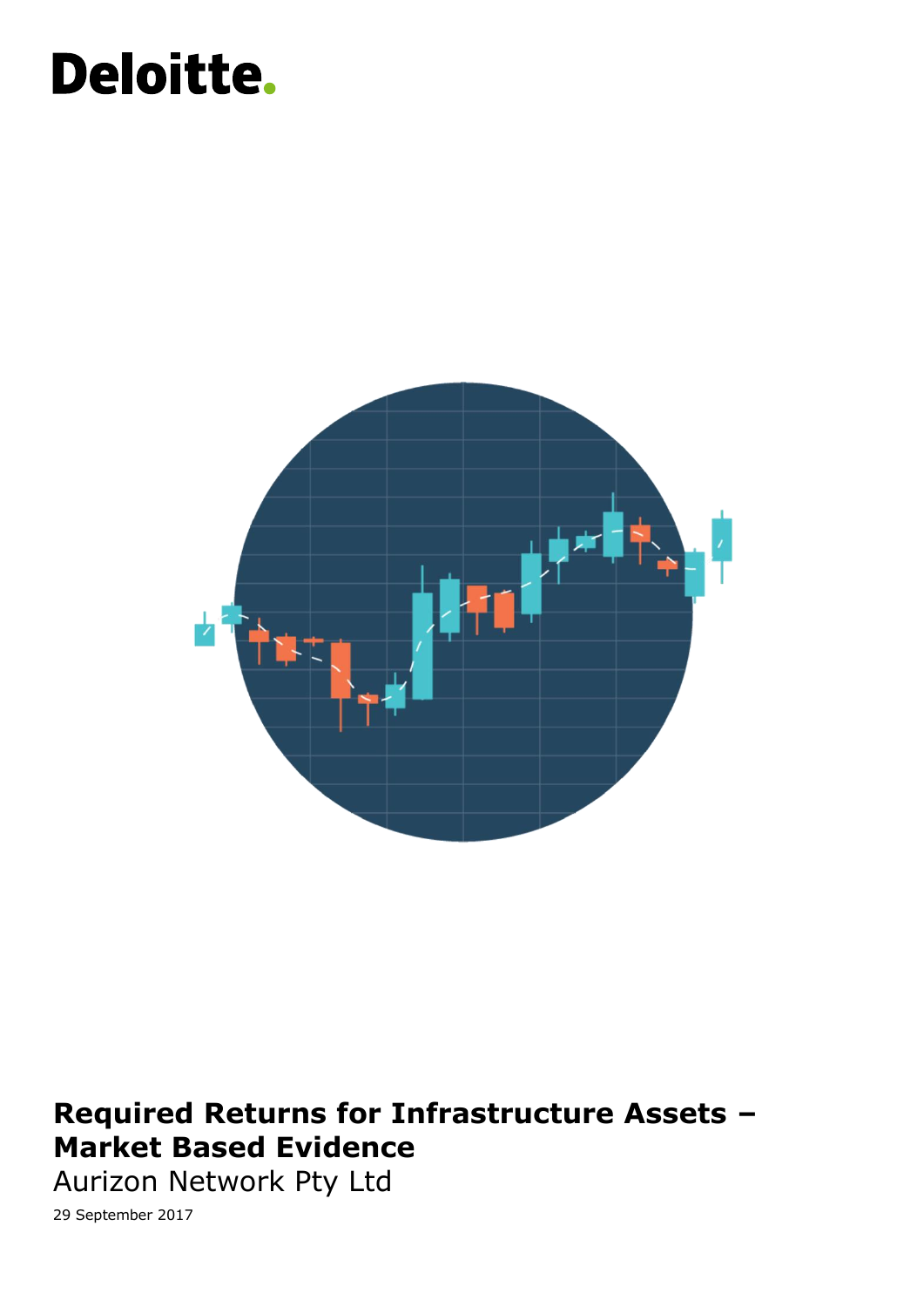Deloitte Financial Advisory Pty Ltd ACN 611 749 841

Riverside Centre Level 25 123 Eagle Street Brisbane QLD 4000 GPO Box 1463 Brisbane QLD 4001 Australia

Tel: +61 7 3308 7000 Fax: +61 3308 7001 www.deloitte.com.au

29 September 2017

David Collins Head of Finance and Regulation Aurizon Network Pty Ltd Level 4, 192 Ann Street Brisbane QLD 4000

Dear David,

#### **Re: Required Returns for Infrastructure Assets – Market Based Evidence**

Thank you for the opportunity to assist Aurizon Network Pty Ltd (Aurizon Network) with the preparation of a report summarising the post-tax equity returns that selected infrastructure asset investors have required over the past two years.

I am pleased to provide this report summarising our approach and key findings.

Yours sincerely,

Simalister

**Sarah McAlister-Smiley** Partner Deloitte Financial Advisory Pty Ltd

Deloitte refers to one or more of Deloitte Touche Tohmatsu Limited, a UK private company limited by guarantee, and its network of member firms, each of which is a<br>legally separate and independent entity. Please see www.del and its member firms.

The entity named herein is a legally separate and independent entity. In providing this document, the author only acts in the named capacity and does not act in any other capacity. Nothing in this document, nor any related attachments or communications or services, have any capacity to bind any other entity under the 'Deloitte'<br>network of member firms (including those operating in Au

Liability limited by a scheme approved under Professional Standards Legislation.

Member of Deloitte Touche Tohmatsu Limited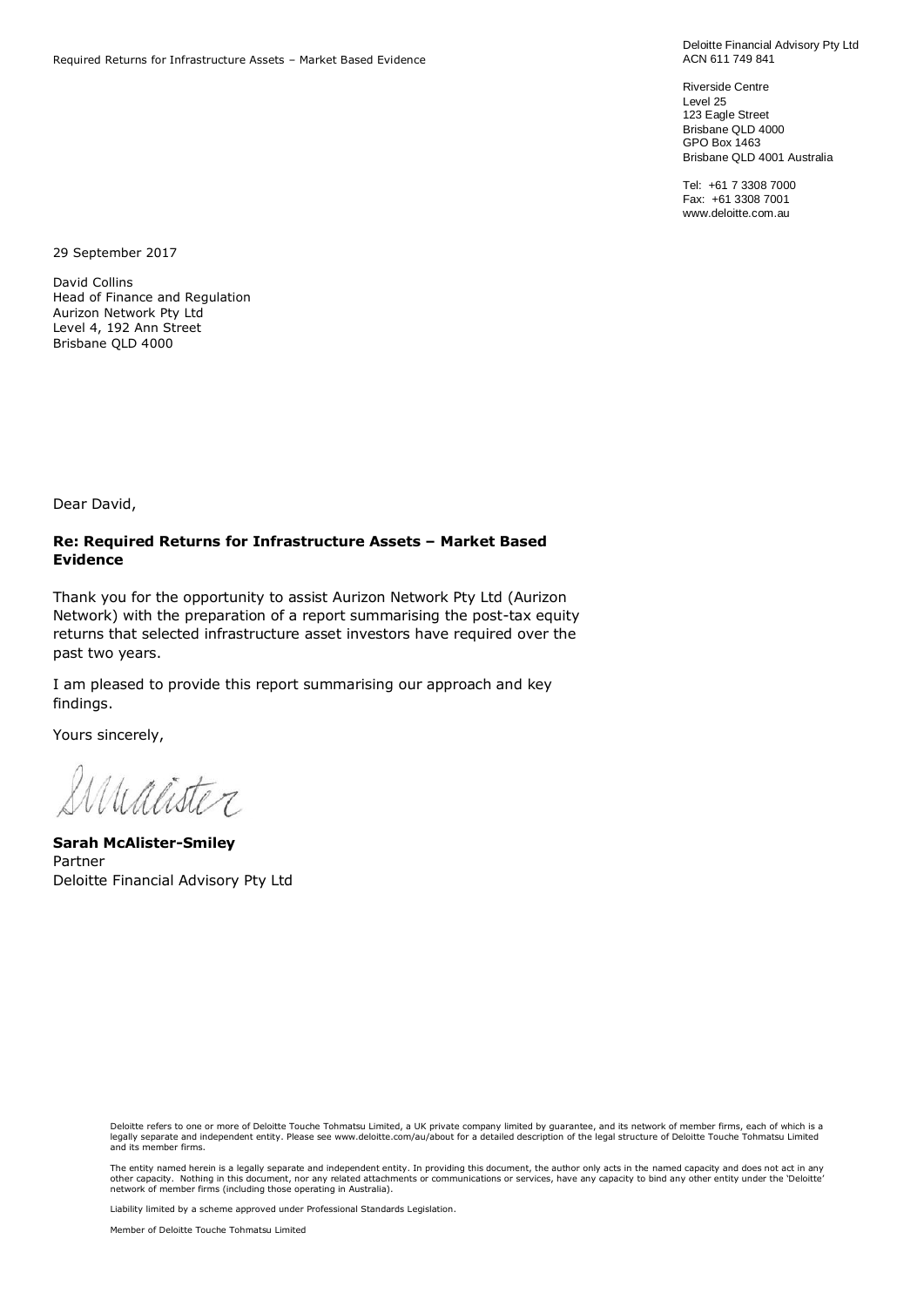### **Contents**

| 1                       | Background                                                                                         | 4                  |
|-------------------------|----------------------------------------------------------------------------------------------------|--------------------|
| 1.1<br>1.2              | Background<br><b>WACC</b>                                                                          | 4<br>4             |
| 2                       | Approach                                                                                           | 5                  |
| 2.1<br>2.2<br>2.3       | Survey questions<br>Survey participants<br><b>Survey Results</b>                                   | 5<br>$\frac{5}{5}$ |
| 3                       | Summary                                                                                            | 6                  |
| 4                       | <b>Key Findings</b>                                                                                |                    |
| 4.1<br>4.2              | Observed post-tax equity returns<br>Relationship between post-tax equity returns and the risk free | 7                  |
| rate<br>4.3<br>4.4      | Term of the risk free rate<br>Investors' view of Aurizon Network                                   | 8<br>8<br>9        |
| 5                       | Limitations of our work                                                                            | 10                 |
| General use restriction |                                                                                                    | 10                 |
| 6                       | Appendix A                                                                                         | 11                 |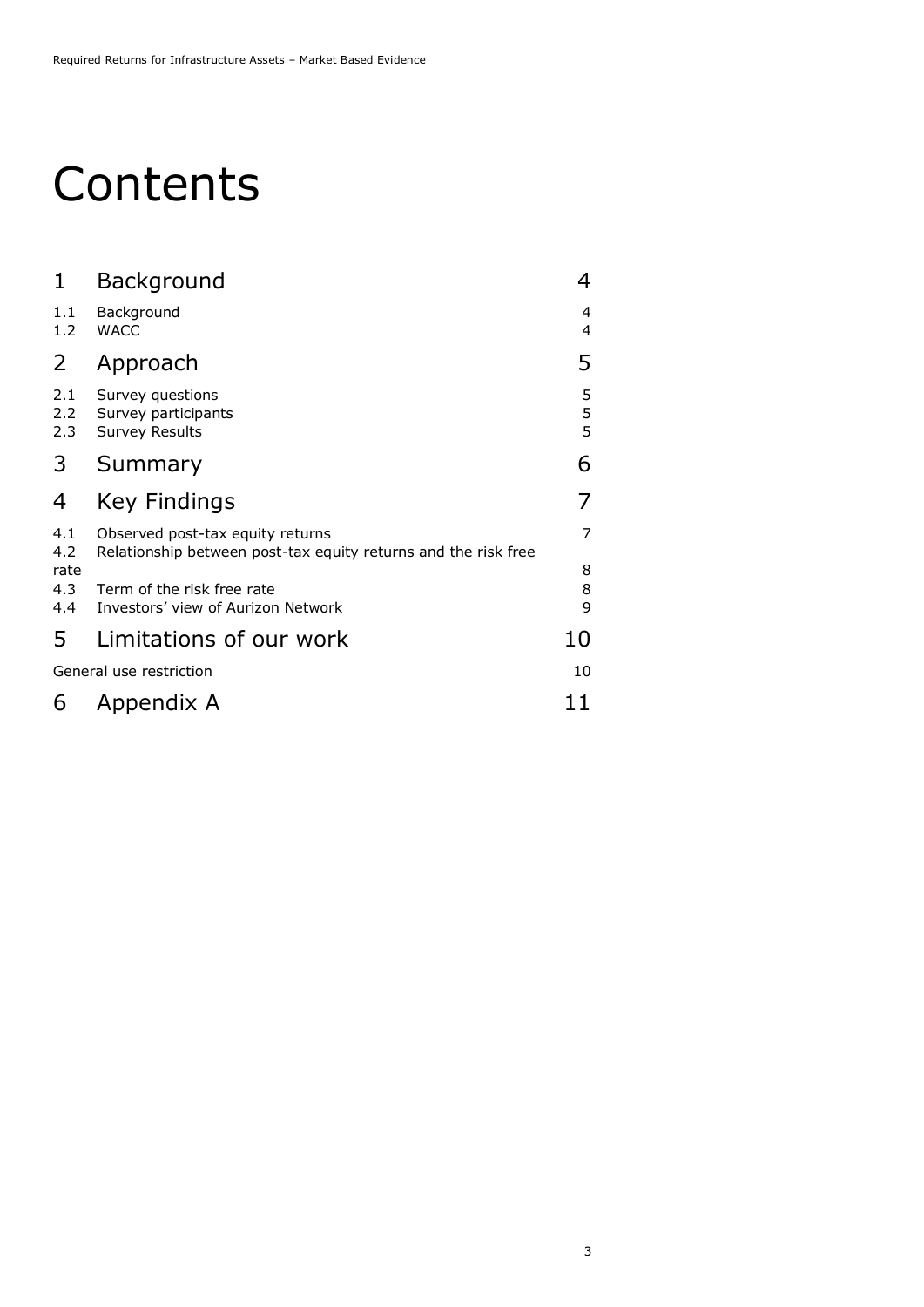### <span id="page-3-0"></span>1 Background

Aurizon Network submitted the 2017 Draft Access Undertaking (UT5) to the Queensland Competition Authority (QCA). The QCA is currently considering whether to approve, or refuse to approve, UT5. This paper provides an overview of the post-tax equity returns required by selected infrastructure asset investors to support Aurizon Network's position on the Weighted Average Cost of Capital (WACC) in its UT5 submission.

### <span id="page-3-1"></span>**1.1 Background**

Aurizon Network submitted UT5 to the QCA on 30 November 2016. UT5 proposed a number of changes in comparison to UT4. In relation to the WACC, Aurizon Network proposed to apply a Vanilla WACC of 6.78 per cent to determine its Maximum Allowable Revenue (MAR).

The WACC should ensure that the investor earns a return commensurate with the regulatory and commercial risks associated with the investment.

Deloitte Financial Advisory Pty Ltd (Deloitte) was engaged by Aurizon Network to undertake a survey to better understand the rate of return required by infrastructure investors. The analysis considered infrastructure transactions that have occurred over the past two years. The types of infrastructure transactions include regulated and unregulated utilities, pipeline assets, generation assets (including renewables) and transport assets including ports, airports and toll roads.

The transport assets, particularly those that fall within the scope of access regulation with exposure to commodity risk, are relevant comparators to Aurizon Network.

This report summarises the key findings from the survey.

### <span id="page-3-2"></span>**1.2 WACC**

The WACC reflects both the costs of debt and equity, with the cost of equity typically being calculated using the Capital Asset Pricing Model (CAPM). It is a forward looking concept which is used to discount a stream of future cash flows to their present value and should provide a return commensurate with what equity participants and debt financiers are seeking based on current market risks and conditions. A WACC that is aligned to market conditions will not negatively affect the financial sustainability of a regulated asset and will support the long-term capital investment in infrastructure. This report specifically focuses on the post-tax cost of equity component of the WACC.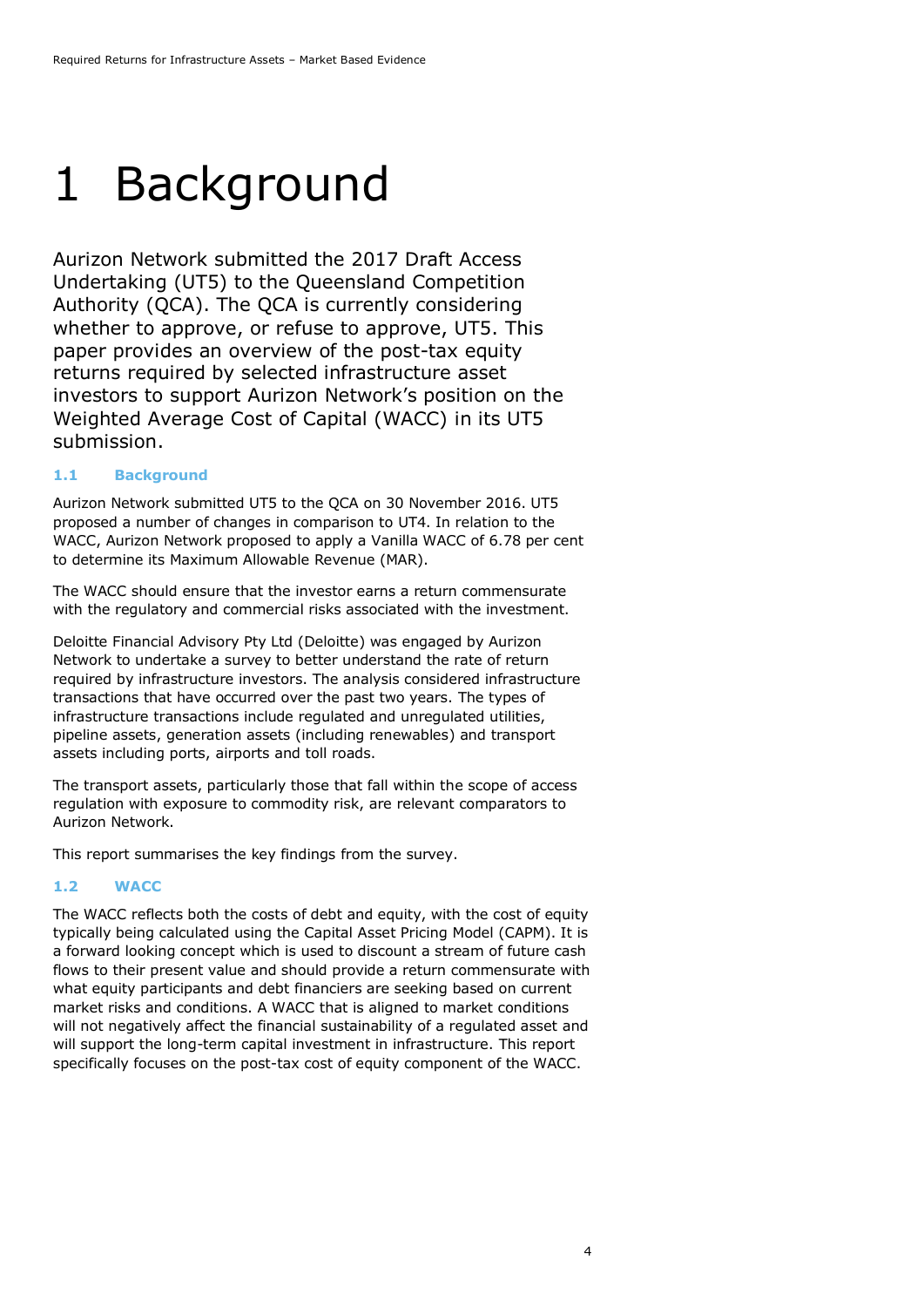# <span id="page-4-0"></span>2 Approach

Deloitte surveyed five leading global investment banks who have been involved in large infrastructure transactions over the past two years to determine the market's perspective on returns required by infrastructure investors when investing in assets and operations such as Aurizon Network.

### <span id="page-4-1"></span>**2.1 Survey questions**

Survey questions were asked to gauge an understanding of the selected global investment banks' perspectives on returns required by infrastructure investors. These questions considered:

- Post-tax equity returns required by investors
- The relationship between post-tax equity returns and risk free rates
- Aurizon Network's risk profile from an investor's perspective.

The survey questions relating the above items are listed in Appendix A.

#### <span id="page-4-2"></span>**2.2 Survey participants**

The five survey participants were selected based on their:

- Recent experience in infrastructure transactions comprising regulated and unregulated utilities, pipeline assets, generation assets (including renewables) and transport assets including ports, airports and toll roads
- Reputation as leading global investment banks
- Understanding of regulated assets.

#### <span id="page-4-3"></span>**2.3 Survey Results**

The survey questions listed in Appendix A were provided in advance to the investment banks and the survey was undertaken via a series of teleconferences between Deloitte and the investment banks. In many cases, examples and further detail were provided by the investment banks to provide context. The collective view of the investment banks is presented in this report.

All survey responses are confidential and responses have been anonymised pursuant to section 239 of the *Queensland Competition Authority Act 1997*.

The summary of responses to the survey questions outlined above are summarised in the next section of this report.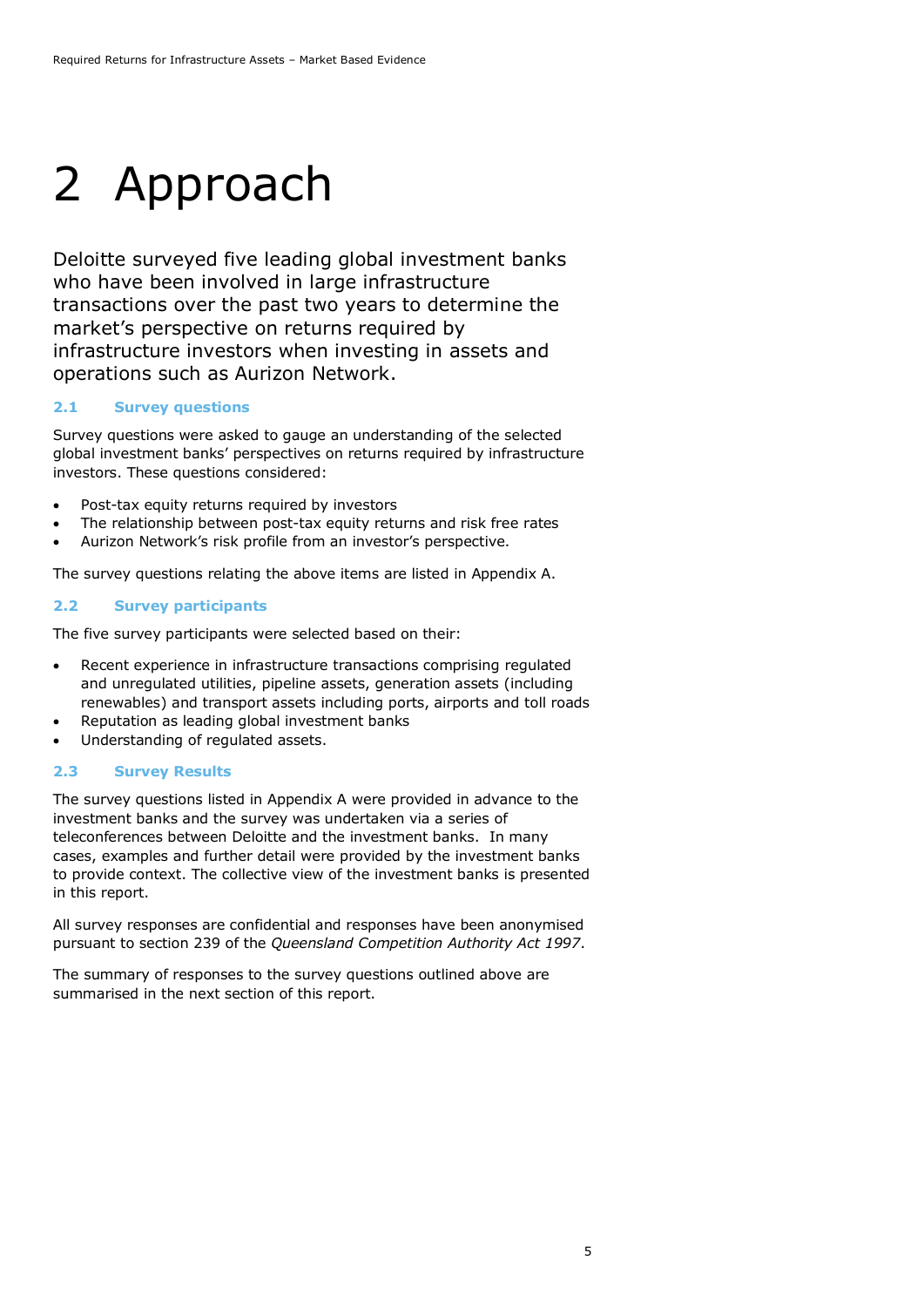## <span id="page-5-0"></span>3 Summary

This section considers the range of post-tax equity returns sought by infrastructure asset investors from a market perspective. It also provides insight into a number of the key factors considered by infrastructure investors in determining the post-tax cost of equity to apply in particular infrastructure transactions.

This section summarises the outcome of the survey to better understand the returns required by infrastructure investors.

The market based evidence indicates that:

- Infrastructure transactions over the past two years indicate post-tax equity returns of 7 to 13 per cent are required by investors in infrastructure assets. The level of risk attributed to a particular asset will dictate where it falls within the range
- High quality regulated assets have attracted returns between 7 and 9.5 percent, while high quality transport assets have attracted returns between 8 and 11 percent
- The risk free rate and the post-tax equity returns for these investments have declined over time. However, the risk free rate has declined at a greater rate than the required post-tax equity returns. Anecdotally, the decline in required post-tax equity returns has been attributed to the recent influx of capital in the market and the corresponding increase in competitive tension rather than the decline in the risk free rate
- Investors consider the period of time they expect to hold an asset when determining the appropriate risk free rate. Accordingly, this should be taken into consideration when deciding the periodicity of Commonwealth Government bonds
- There are a number of drivers which indicate that Aurizon Network would be considered a higher risk investment than utilities. This is due to the lack of predictability in its regulatory regime, commodity exposure, the environmental impact of coal and the development of technology in renewable energy
- The survey indicates the post-tax equity return required by investors in Aurizon Network would likely sit at the high end of the range for regulated assets or the lower end of the range for high quality transport assets.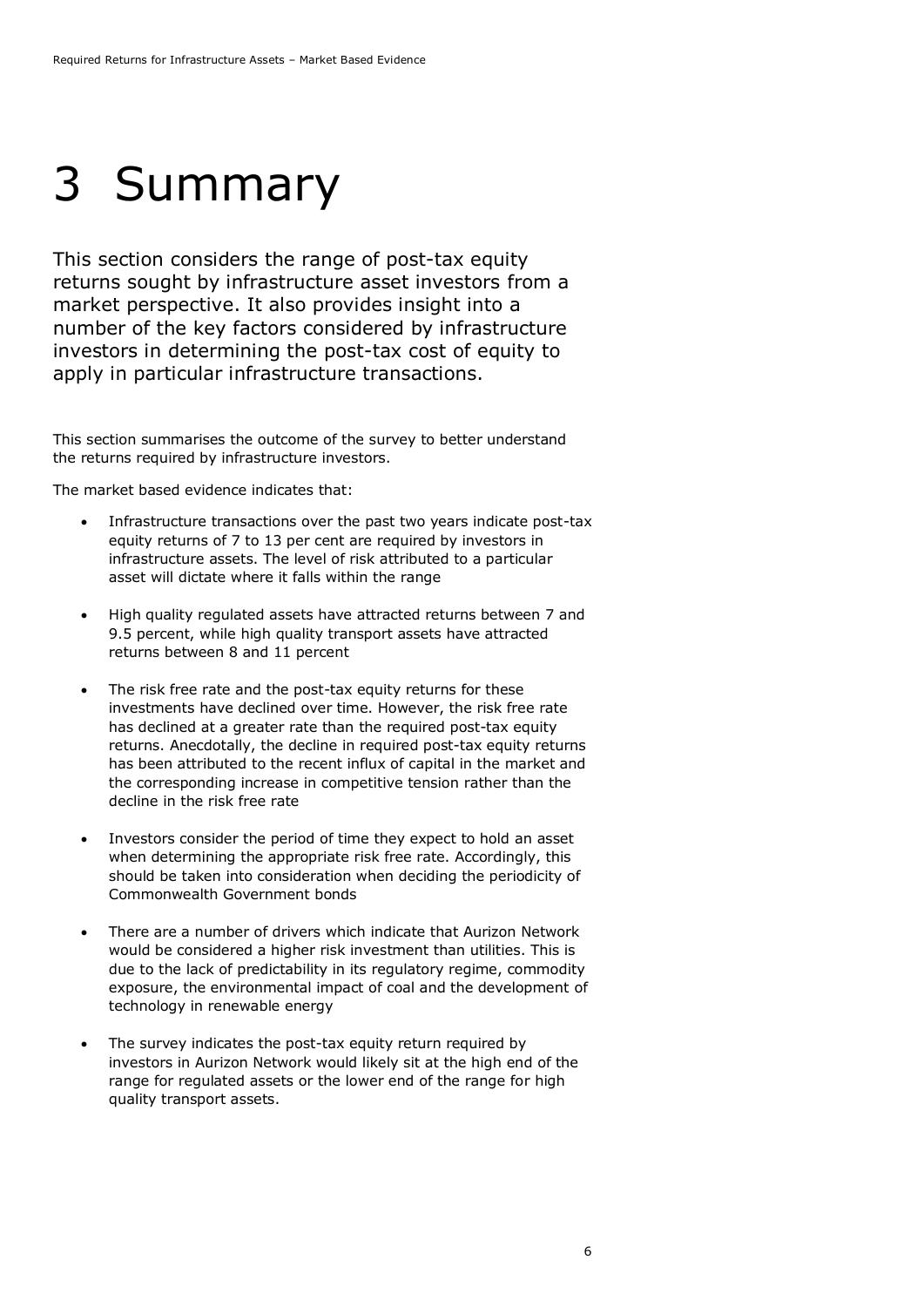## <span id="page-6-0"></span>4 Key Findings

The survey revealed that investors' required post-tax equity returns have declined over the past five<sup>1</sup> years. However, these returns have not declined in proportion to the risk free rate.

### <span id="page-6-1"></span>**4.1 Observed post-tax equity returns**

The survey responses indicated that a post-tax equity return of 7 to 13 per cent has been required by investors for infrastructure assets over the past two years. Post-tax equity returns required vary depending on the asset class and the:

- Risk profile of the asset
- Level of demand

-

The investor's business plan and ability to access capital.

The range of post-tax equity returns can be classified into:

- High quality regulated assets or assets supported by firm long-term contracts with investment grade counterparties
- <span id="page-6-2"></span>• High quality transport assets, including ports and airports.

Over the past two years, high quality regulated assets and infrastructure assets supported by firm long-term contracts have attracted post-tax equity returns between 7 per cent and 9.5 per cent<sup>2</sup>.

In comparison, high quality transport assets have attracted post-tax equity returns between 8 and 11 percent<sup>[2](#page-6-2)</sup>.

Higher risk assets, including those with more operating risk or commodity risk, have a[t](#page-6-2)tracted post-tax equity returns between 10 and 13 per cent<sup>2</sup>.

Within the ranges defined above for the different assets classes, the level of risk attributed to an individual asset will dictate where it falls within the range.

Survey participants considered that Aurizon Network's post-tax equity return would likely sit at the high end of the range for regulated assets or the lower end of the range for high quality transport assets.

 $1$  The survey asked for the impact over the last two years, respondents provided a longer-term view and discussed observations in the market over the last five years.  $2$  The survey asked for the range of required post-tax equity returns required for investors. All participants provided an indication of where different asset types fell within this range.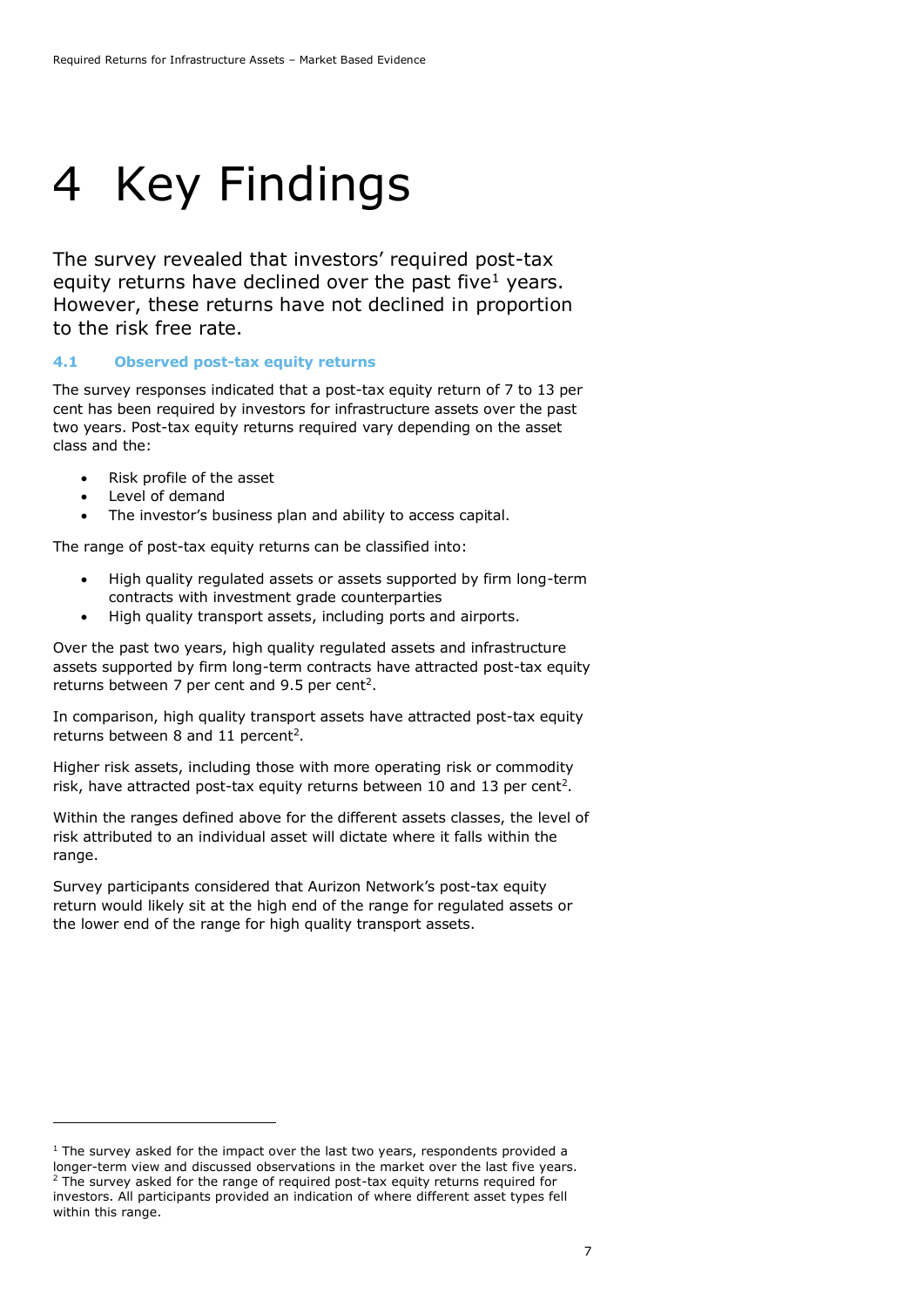#### <span id="page-7-0"></span>**4.2 Relationship between post-tax equity returns and the risk free rate**

The survey found that there has been a compression in the post-tax equity returns for infrastructure assets over the past four years. This decline is not considered to be solely attributable to the decline in the yield on 5 and 10 year Commonwealth Government bonds which are used as a proxy for the risk free rate.

Specifically:

-

- Investors are not heavily influenced by changes in the yield on Commonwealth Government bonds
- Returns have fallen by a smaller proportion relative to the decline in the yield on Commonwealth Government bonds. Over the past three years the 10 year Commonwealth Government bond rate has fallen by 81 basis points, while post-tax equity returns have fallen 50 to 75 basis points over the same period
- The compression in returns is generally attributed to other factors such as a large amount of capital competing for a comparatively small number of investment opportunities, the ability for investors to access lower costs of capital and an appetite to invest in particular sectors.

Accordingly, while post-tax equity returns and 5 and 10 year Commonwealth Government bonds have declined, the decline has not been proportional and has been driven by other market factors.

### <span id="page-7-1"></span>**4.3 Term of the risk free rate**

An explicit risk-free rate is not always considered as a reference benchmark. Where investors are taking into consideration a specific rate, the term of the risk free rate adopted has been determined taking into consideration the duration of the investment.

Historically, both the 5 year and 10 year Commonwealth Government bonds have been applied. However, investors typically approach their investments with a long term view, making the 10 year Commonwealth Government bond rate the preferred and more commonly used rate. In the case of regulated assets, the term of the risk free rate is typically matched with the methodology outlined in the applicable regulatory framework.

The 10 year Commonwealth Government bond is applied more frequently because:

- Infrastructure investments are typically long-term investments and 10 year Commonwealth Government bonds are the longest dated credit guarantee scheme in the Australian market
- The Australian Energy Regulator (AER) has adopted a 10 year term for the risk free rate used in their WACC calculation.<sup>3</sup>

In determining the appropriate risk free rate, investors will also consider observable base rates, historic long-term averages and swap rates to appropriately measure their investment over the long term.

<sup>3</sup> Australian Energy Regulator, 2013. *Better Regulation, Explanatory Statement, Rate of Return Guide*, pg. 10.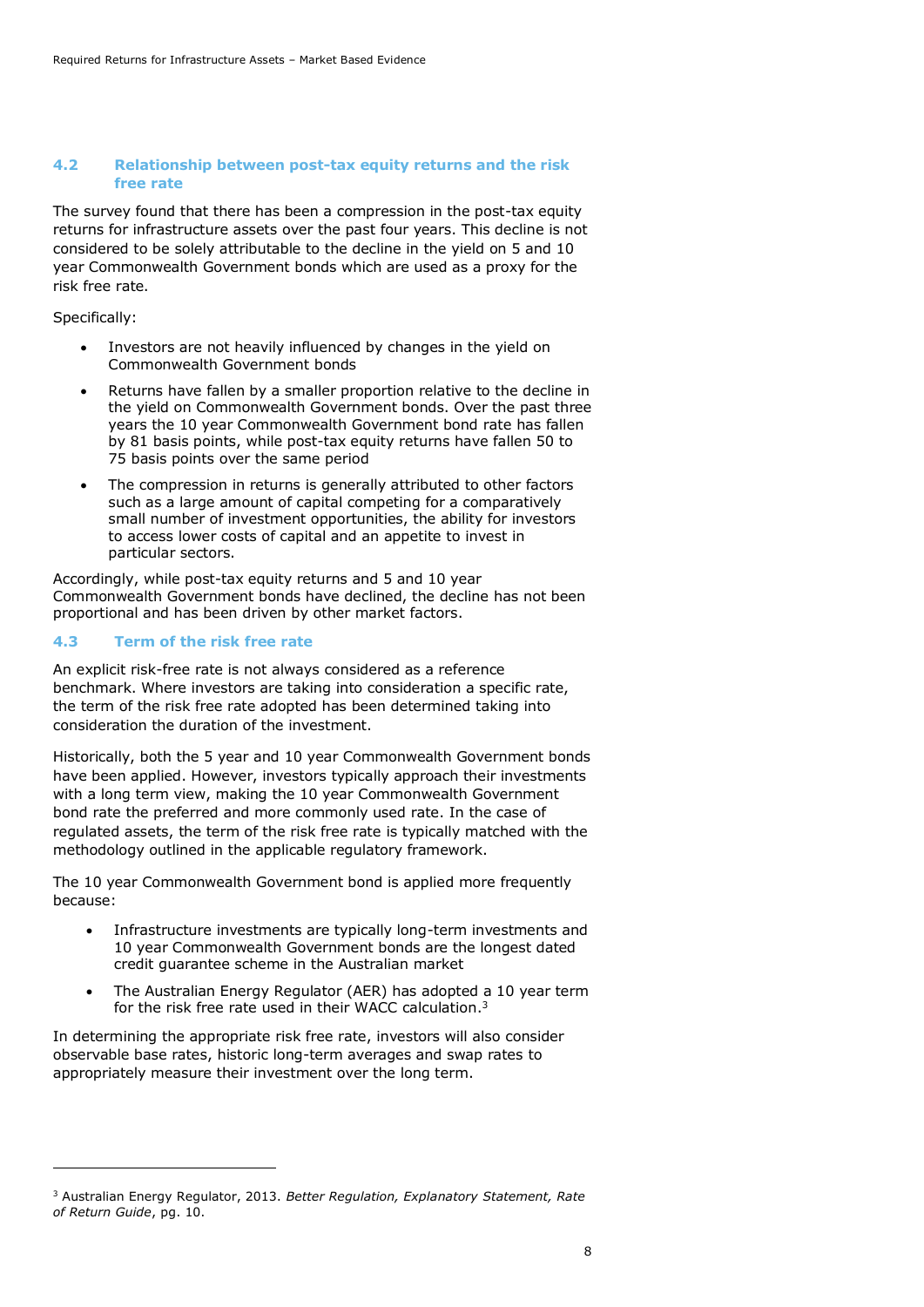### <span id="page-8-0"></span>**4.4 Investors' view of Aurizon Network**

The investment banks surveyed were of the view that investors would consider Aurizon Network to be a higher risk investment than utilities. While Aurizon Network is exposed to similar risks as a regulated utility, it also faces a range of additional risks including:

- Additional regulatory risk
- Commodity price risk
- Social and commercial risks.

Investors have become more familiar with regulated infrastructure transactions. While Aurizon Network's regulatory mechanism is similar to other regulated assets in the sense that it has a revenue cap and includes provisions for unders and overs, the Queensland access undertaking process is considered to be a less mature regulatory framework. From an investor's perspective, the framework lacks the transparency and timeliness of the regulatory frameworks administered by the AER due to the limited number of decisions being made by the regulator.

Aurizon Network is also exposed to commodity price risk. This is due to Aurizon Network's relatively concentrated coal customer base. As such, any downturn in commodities could expose Aurizon Network to asset stranding and negatively impact Aurizon Network's ability to earn a reasonable return on its capital base. Infrastructure assets exposed to commodity price risk attract a higher return than similar assets that are not exposed to commodity price risk.

Finally, Aurizon Network's largely coal customer base exposes it to social risks. Investors are increasingly focusing on social responsibility and as such, investor appetite is switching away from companies like Aurizon Network. Similarly, the focus towards renewables brings into question the long-term demand for coal and the commercial risks associated with a concentration on coal transport over the long-term.

The survey found that the unique risks faced by Aurizon Network over the long term would place upward pressure on the post-tax equity return required by infrastructure investors.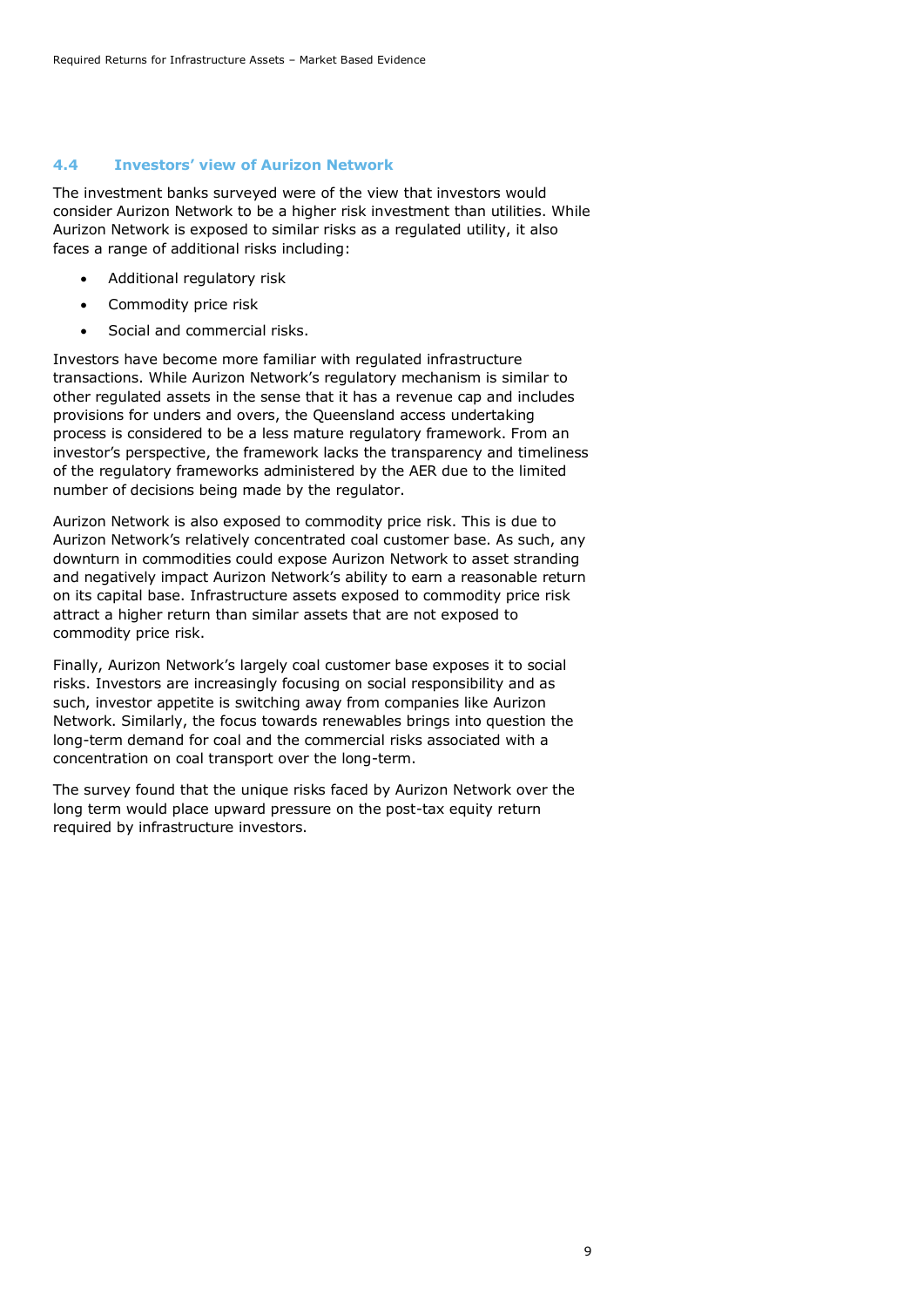### <span id="page-9-0"></span>5 Limitations of our work

#### <span id="page-9-1"></span>**General use restriction**

This report is prepared for Aurizon Network Pty Ltd. This report is not intended to and should not be used or relied upon by anyone else and we accept no duty of care to any other person or entity. The report has been prepared for the purpose set out in our contract dated 15 September 2017. You should not refer to or use our name or the advice for any other purpose.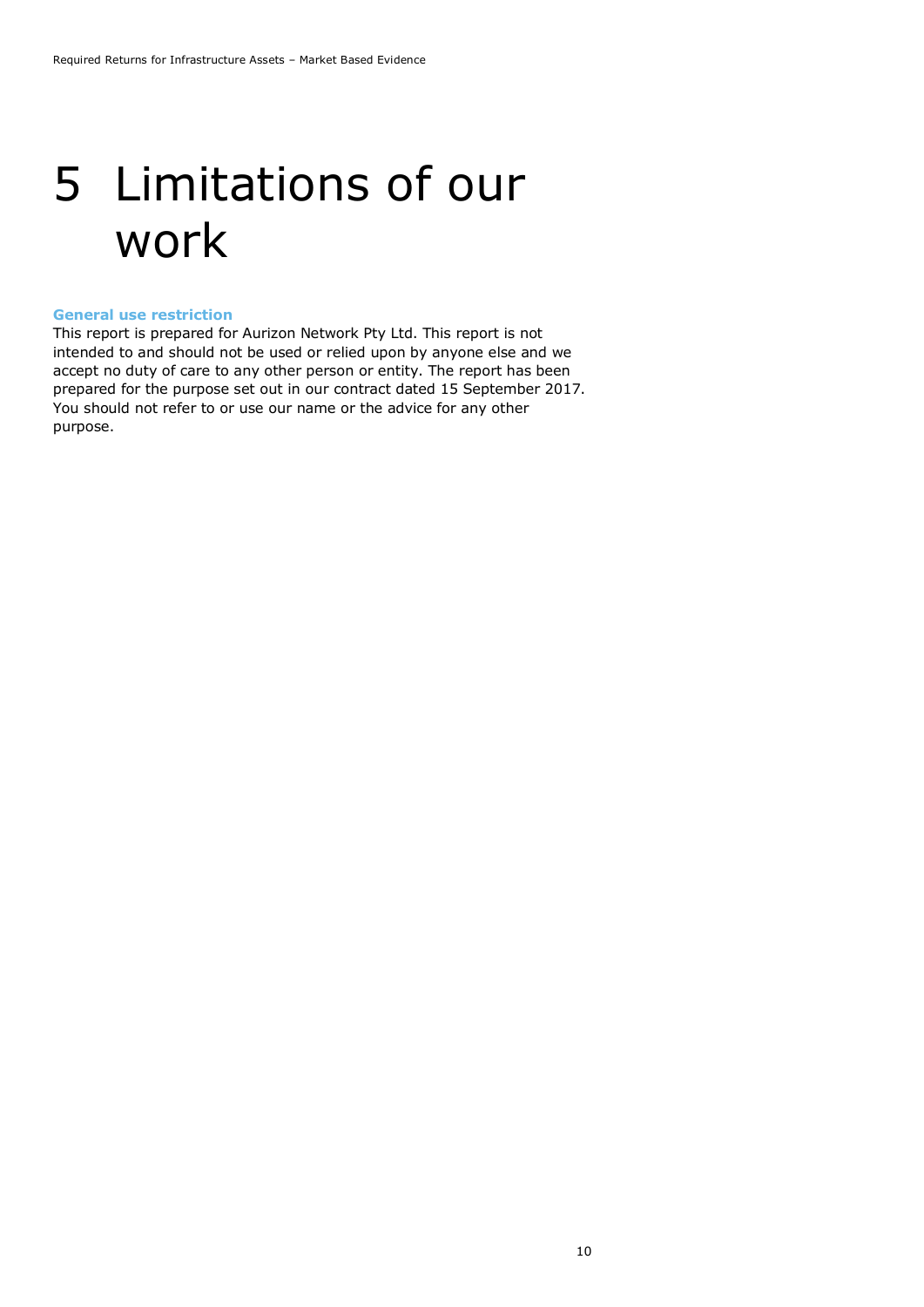### <span id="page-10-0"></span>6 Appendix A

#### **Survey Questions**

-

- **1.** Based on completed infrastructure transactions you have seen in the market over the last two years, what is the range of post-tax equity returns that investors have required?
- **2.** Over the last two years, have the post-tax equity returns required by investors declined in line with the general reduction in risk free rates?<sup>4</sup>
- **3.** In your experience, what is the range of risk-free rate time periods (ie. terms) that investors/banks use when valuing infrastructure transactions?
- **4.** Based on your recent transaction experience, will investors view Aurizon Network as a higher risk than utilities? If so, what are the additional risks?

<sup>4</sup> While the survey asked for the impact over the last two years, respondents provided a longer-term view and discussed observations in the market over the last five years.